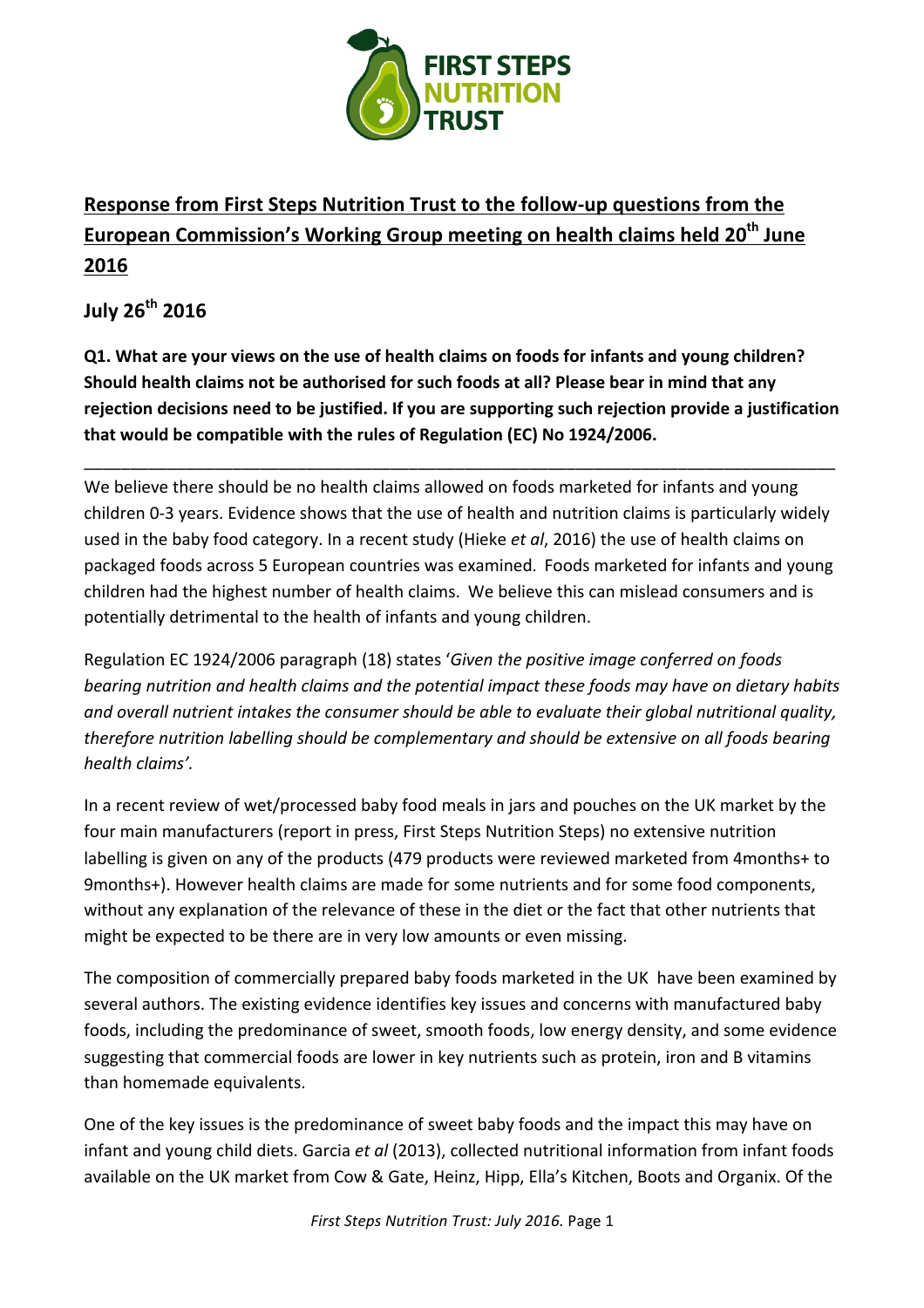479 foods collected they found that 364 (79%) were ready-made (wet) spoonable foods. Just under a half (223) of foods in the study were sweet foods, with 80% including fruit in the name, around a third of these products were a fruit only sweet food, however, for the rest of the sweet fruit products the amount of fruit included was not clearly stated. Around a half (44%) were aimed at infants from 4 months of age and almost two thirds (65%) of foods aimed at this age group were sweet foods. Table 1 shows the contribution of commercial baby foods to energy and macronutrients intakes in the latest Diet and Nutrition Survey of Children aged 6-18 months. Whilst commercial baby food contributed about 15% of energy in the first year of life, these foods provided between 25-44% of free sugars. These foods are therefore disproportionately high in sugar and health claims allowed for other ingredients may mask this. We believe allowing a health claims for another nutrient on a sweet baby food would not allow consumers to 'evaluate the global nutritional quality' of a food

| % of total energy or<br>nutrients provided by<br>commercial baby foods | 4-6 months | 7-9 months | 10-11 months | 12-18 months |
|------------------------------------------------------------------------|------------|------------|--------------|--------------|
|                                                                        |            |            |              |              |
| <b>Energy</b>                                                          | 16         | 17         | 14           | 6            |
| Protein                                                                | 19         | 20         | 15           | 5            |
| Fat                                                                    | 8          | 10         | 8            | 4            |
| <b>CHO</b>                                                             | 20         | 21         | 17           | 8            |
| <b>Total sugars</b>                                                    | 13         | 15         | 12           | 6            |
| Free sugars (non-milk<br>extrinsic sugars)                             | 44         | 34         | 25           | 11           |

**Table 1: The reported contribution of commercial baby foods to energy and macronutrient intakes by age group in the Diet and Nutrition Survey of Children aged 6-18 months**<sup>1</sup>

As well as health claims potentially masking higher sugar foods, they may also mask foods of poorer nutritional quality. Zand et al (2012) looked into the amounts of riboflavin and pyridoxine in commercial infant meals. The authors analysed 8 different jars of meat and vegetable based baby foods from leading UK supermarkets and riboflavin was not found at a detectable level in any of the products. In addition to leaching and degradation via the heating process, this lack of riboflavin could be explained by its sensitivity to light while stored in glass jars. The amount of pyridoxine (vitamin B6) detected in the meat and vegetable baby foods was 0.052 and 0.056mg/100g respectively, which can be compared with an RNI for infants for pyridoxine of 0.2-0.4mg/day. Zand et al (2011, 2012a, 2012c) carried out a series of investigations on eight popular manufactured baby foods. Once the foods were analysed, the authors constructed the foods (along with formula milk) into a representative daily diet for an infant. They found that the daily intake of a number of micronutrients including, iron, zinc, calcium magnesium, selenium and B vitamins riboflavin and

<sup>&</sup>lt;u> 1989 - Johann Stein, fransk politiker (d. 1989)</u> <sup>1</sup> https://www.gov.uk/government/publications/diet-and-nutrition-survey-of-infants-and-young-children-2011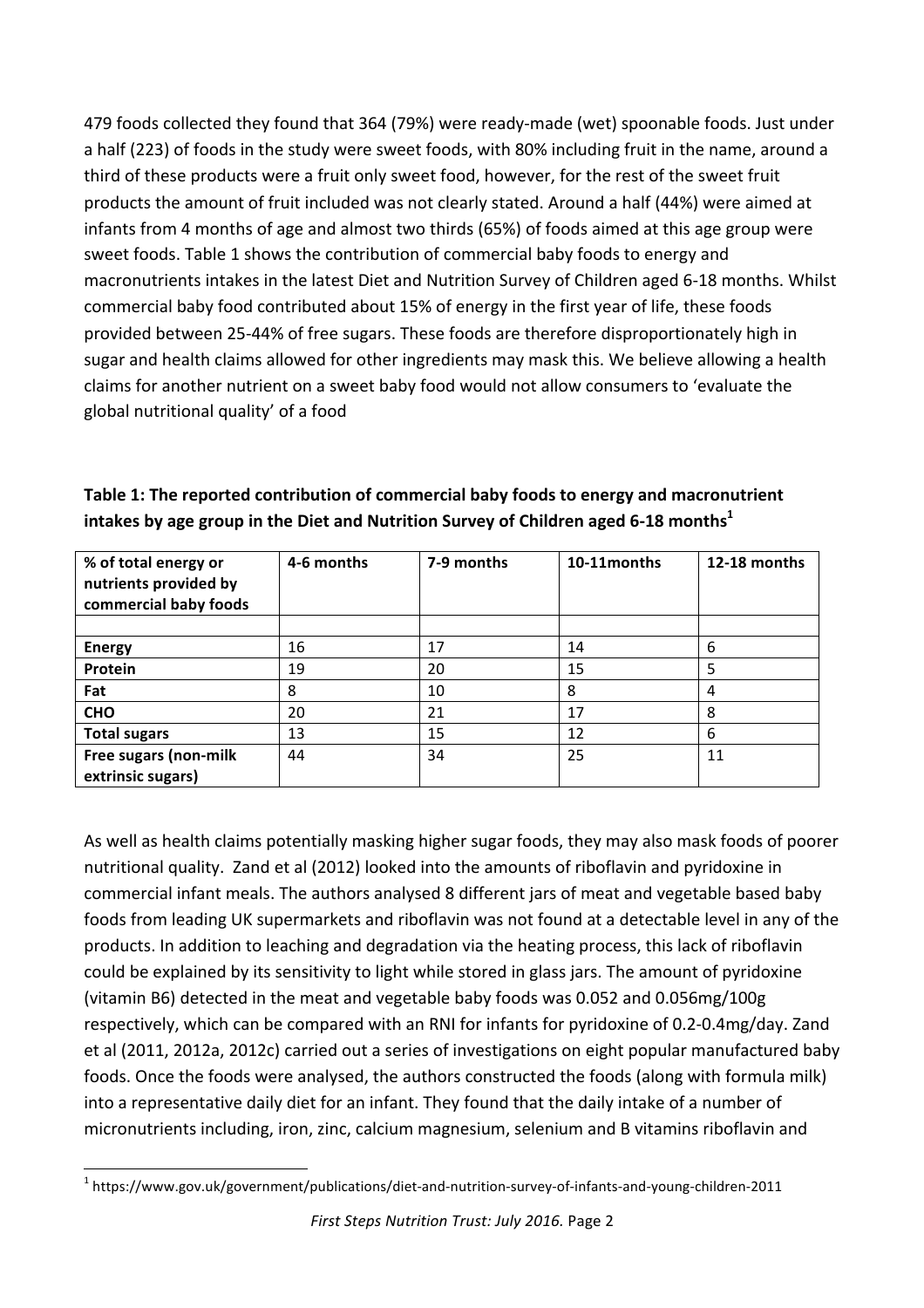pyridoxine, fell below daily recommended intakes when compared to the requirement of a  $6 - 9$ month old infant.

A food may make a claim for 'iron' or 'omega-3 fats' or 'portions of fruit or vegetable' but often these additions may be relatively small and other nutrients which would be present in a homemade equivalent may be totally missing. We believe therefore that as per para (17), in contradiction of EC regulation 1924/2006, that this may '*encourage or condone excessive consumption of a food or disparage good dietary practice'.* 

Claims are made for products containing omega-3 fats, but the amounts are often negligible as this simply comes from the rapeseed oil used in manufacture. Suggesting a health benefit through a claim on what might be a nutritionally inferior product cannot be seen as being in line with the principles of regulation (EC) 1924/2006.

In the UK some baby food makes a claim based on their own recommended amount of a nutrient, even though this is not a recommendation made by public health authorities and may refer to a version of a nutrient for which health benefts are not usually made. e.g.

'There is x% of Cow & Gate's recommended daily Omega-3 intake (6-8 months) per jar *(0.12g/100g)'.* 

A product may make a claim '*contains 60% of reference value vitamin C'* but contain 50%of energy from sugar or '*contains 28% reference value for thiamin'* and contain 1/3 energy from sugar and potentially little riboflavin for example.

The legislation para (10) suggested that 'the application of nutrient profiles as a criterion would aim to avoid a situation where nutrition or health claims mask the overall nutritional status of a food *product* which could mislead consumes when trying to make health choices in the context of a *balanced diet.'* This however has not happened. Companies often make statements such as

"Nutritionally tailored for every age and stage, our milks and foods are made to support your little *one's development*"

*"Perfectly balanced for growing babies"*

But these have no meaning as we have no nutritional profiles for products to explain what this might mean. In fact when menus suggested by baby food companies including their products are analysed, we have found that they do not meet the energy and nutrient needs of the group and could lead to excessive amounts of energy and sugars, and too few of some other nutrients.

Companies often make statements on products which are misleading  $-$  for example that a baby food contains '5 vegetables' – when asked what this meant, one company responded:

"We acknowledge that only small amounts of some vegetables may be used and we are not making *the claim that each vegetable variety constitutes a portion. This statement indicates the total* number of vegetables included within the product, irrespective of the amount used."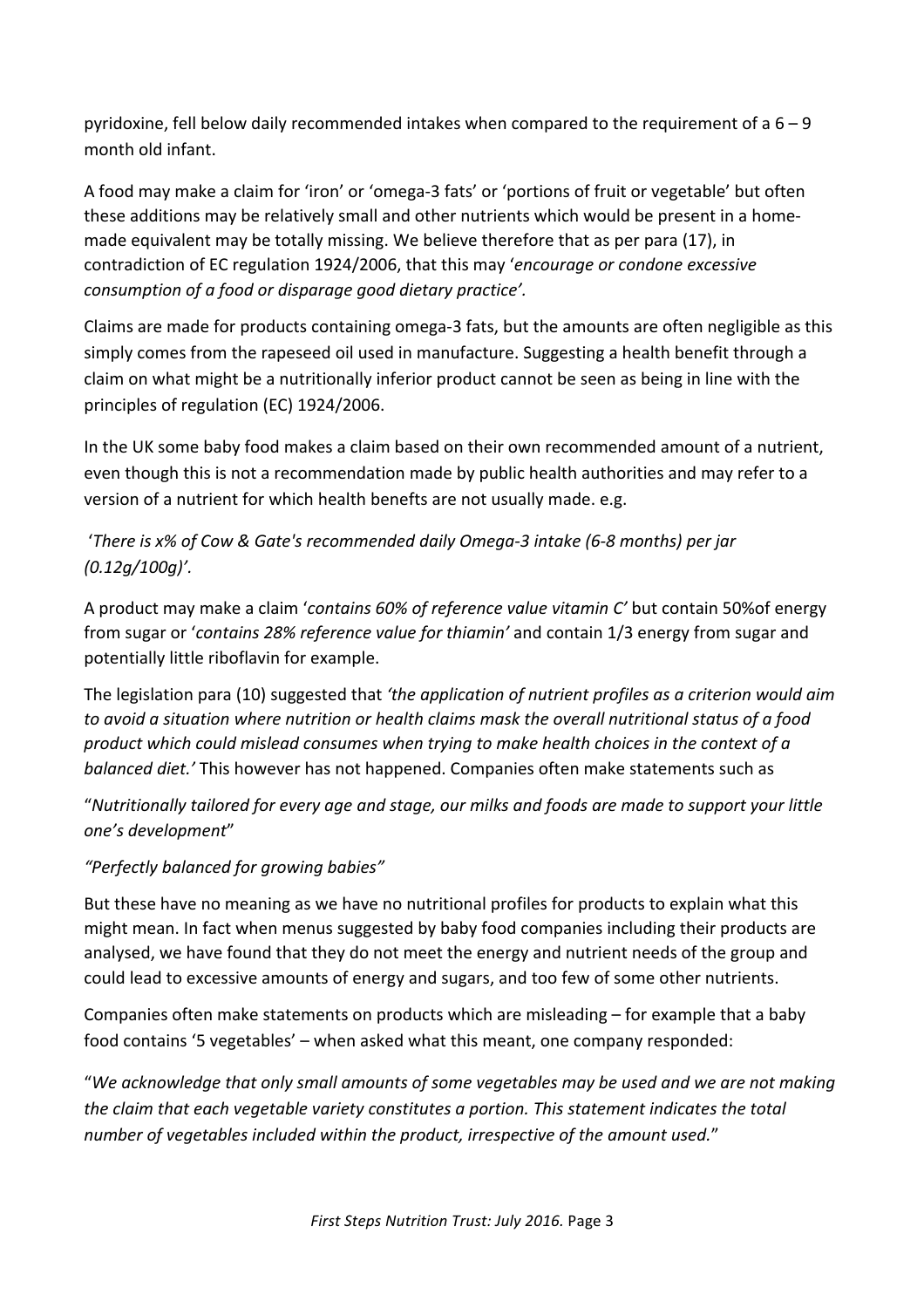**Q2.** What are your views concerning the possibility of not authorising at all health claims on nutrients whose presence is required by legislation (i.e. minimum amount)? Please explain the rationale for your answer.

\_\_\_\_\_\_\_\_\_\_\_\_\_\_\_\_\_\_\_\_\_\_\_\_\_\_\_\_\_\_\_\_\_\_\_\_\_\_\_\_\_\_\_\_\_\_\_\_\_\_\_\_\_\_\_\_\_\_\_\_\_\_\_\_\_\_\_\_\_\_\_\_\_\_\_\_\_\_\_\_

We do not believe there should be any health claims on foods for infants and young children, but where there is a mandatory addition this should never be used as a health claim since it will be in all products.

**Q3.** Alternatively what do you think of the possibility of authorising the claims on such substances with a wording that clarifies that "all [category of foods] contain X. X contributes to Y"? Evidently conditions of use for the claim would refer back to the compositional requirements laid down in the respective pieces of legislation.

We do not need health claims on foods for infants and young children and where an ingredient is mandatory then no health claim should be made.

## **Q4.** Should health claims be authorised on nutrients whose presence is not required by legislation, how would you then set conditions of use?

Paragraph (17) of EC 1924/2006 states that 'A nutrition or health claim should not be made if it is *inconsistent* with generally accepted nutrition and health principles or if it encourages or condones *excessive consumption of any food or disparages good dietary practice.'* There should therefore be no health claims allowed for nutrients whose presence is not required by legislation, as, as detailed in the response to Q1 this can lead to consumers being misled.

\_\_\_\_\_\_\_\_\_\_\_\_\_\_\_\_\_\_\_\_\_\_\_\_\_\_\_\_\_\_\_\_\_\_\_\_\_\_\_\_\_\_\_\_\_\_\_\_\_\_\_\_\_\_\_\_\_\_\_\_\_\_\_\_\_\_\_\_\_\_\_\_\_\_\_\_\_\_\_\_\_

**Q5.** What are your views on the use of health claims on non-regulated products for infants and **young children (i.e. food supplements, young child formulae)? Should health claims not be** authorised for such foods at all? Please bear in mind that rejection decisions need to be justified. If you are supporting such rejection please provide a justification that would be compatible with the rules of regulation (EC) No 1924/2006.

\_\_\_\_\_\_\_\_\_\_\_\_\_\_\_\_\_\_\_\_\_\_\_\_\_\_\_\_\_\_\_\_\_\_\_\_\_\_\_\_\_\_\_\_\_\_\_\_\_\_\_\_\_\_\_\_\_\_\_\_\_\_\_\_\_\_\_\_\_\_\_\_\_\_\_\_\_\_\_\_\_

Young child formula should not carry health claims as this undermines current UK public health. In recent years there has been a proliferation in the production and marketing of fortified milks for children over the age of 1 year. Despite recommendations that children from 12 months onwards should have the majority of their nutrients from a diverse local diet, alongside continued breastfeeding or the consumption of whole (full-fat) animal milk, these products have created a new market. The marketing of these milks frequently exploit parental concerns about child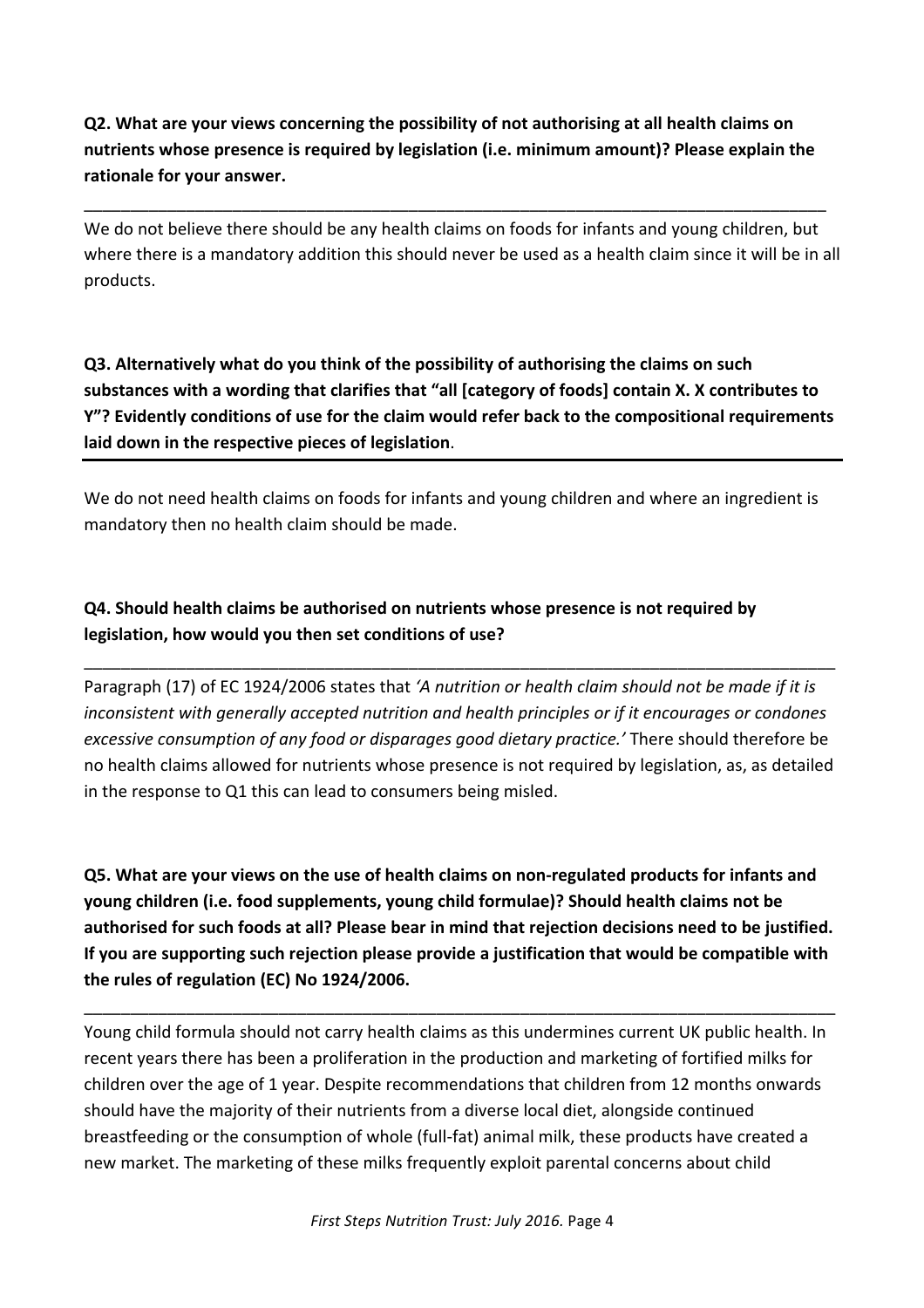nutrition, and the marketing of fortified milks by the same companies that produce infant formula allows cross-promotion and brand extension. The recent WHA resolution  $69.9^2$  makes clear that these products should be covered by marketing restrictions as they are breastmilk substitutes.

The Scientific Advisory Committee on Nutrition in the UK have also recommended that average population intakes of 'free sugars' should not exceed 5% of energy for age groups from 2 years upwards (SACN, 2015). High sugar intakes are discouraged in the diets of all toddlers who require nutrient dense diets and it is recommended that added sugars are kept to a minimum (NHS Choices, 2016). 

Fortified milks can undermine good nutrition in young children since they are almost universally higher in sugar than a plain animal milk or unsweetened milk alternative and many are flavoured. The use of the words 'growing-up' milk in the names of some products could be construed as a health claim, and as per paragraph (3) in EC regulation 1924/2006 if a claim is made in the name this should be accompanied by a related nutrition or health claim which complies with the regulation. The potential contribution of higher-calorie, energy-dense milk products to overweight and obesity in children has been suggested (Brand-Miller et al, 2013). Plain animal milk has a composition which may be protective against the development of insulin resistance and chronic disease (Pereira et al, 2002) and therefore if alternatives to this increase risk of chronic disease, this is of concern to public health. The consumption of easily absorbed sugars can stimulate excessive postprandial hypoglycaemia and insulinaemia, which may be linked to risks of obesity, type 2 diabetes and coronary heart disease (Brand-Miller et al, 2013). Measurement of metabolic responses to consumption of a range of fortified milks with added sugars has reported that some of the milks sampled had a glycaemic index that was similar to consuming a sugar-sweetened soft drink (Brand-Miller et al, 2013). (The glycaemic index indicates how quickly the body produces insulin in response to a sugar load.)

Although the evidence is not clear, it has also been suggested that repeated exposure to sweet, flavoured drinks in infancy and toddlerhood might contribute to the development of oral health problems and a preference for sweet drinks in later life. The health risks associated with regular consumption of fortified sweetened milk products by young children could therefore be significant.

The European Food Safety Agency (EFSA) state in their report in October 2013<sup>3</sup>:

"No unique role of young-child formulae with respect to the provision of critical nutrients in the diet of infants and young children living in Europe can be identified, so that they cannot be considered as *a* necessity to satisfy the nutritional requirements of young children"

<sup>&</sup>lt;u> 1989 - Johann Stein, fransk politiker (d. 1989)</u>  $2$  http://apps.who.int/gb/ebwha/pdf\_files/WHA69/A69\_ACONF7Rev1-en.pdf.

 $3$  European Food Safety Authority (2013) Scientific Opinion on nutrient requirements and dietary intakes of infants and young children in the European Union. The *EFSA Journal* 11(10):3408 [103 pp.]. DOI**:** 10.2903/j.efsa.2013.3408 Accessed from: http://www.efsa.europa.eu/en/efsajournal/pub/3408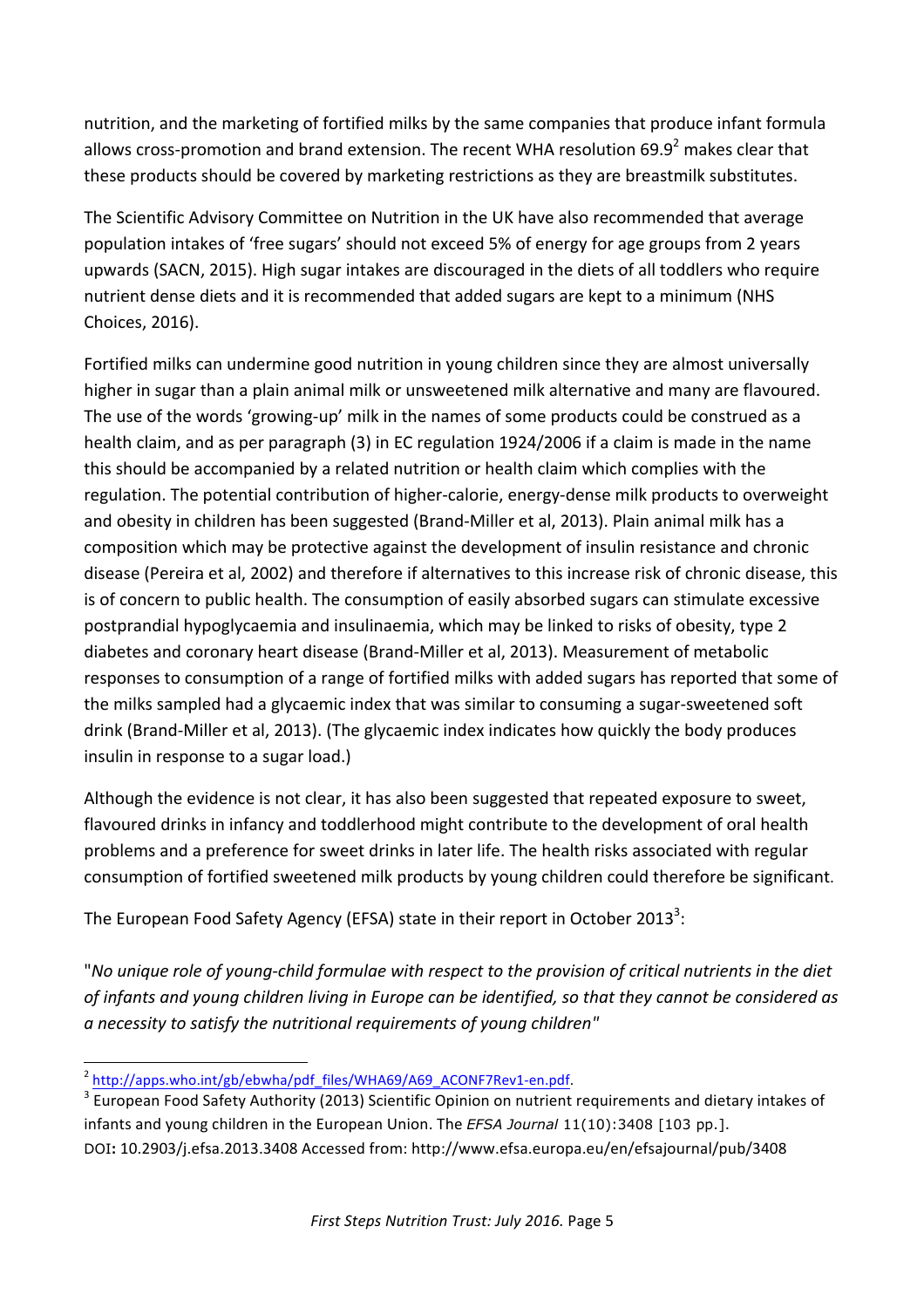In 2016 the German Federal Institute for Risk Assessment (BfR) clearly stated that fortified milks for children over 1 year are superfluous in a balanced diet for young children, offer no nutritional advantage, and there may be potential risk from an 'uncontrolled increase' in the intake of some nutrients (BfR, 2016). This statement also points out that manufacturers' of fortified milks for toddlers frequently refer to high consumption levels on the product packaging which could lead to high intakes of both macro and micronutrients. This is in contravention of regulation EC 1924/2006 where paragraph (10) states that '...(should) aim to avoid nutrition or health claims that mask the *overall nutritional status of a food product'*

We have shown that fortified milks for young children have a poorer nutritional profile than whole animal milk in respect of some nutrients (data sent previously to Department of Health) and para (9) in regulation EC1924/2006 states that '*foods promoted with claims may be perceived by consumers as having a nutritional, physiological or other health advantage over similar or other products* to which such nutrients and other substances are not added. This may encourage *consumers* to make choices which directly influence their total intake of individual nutrients or other substances in a way which would run counter to scientific advice.'

# **Q6.** Should you consider that such health claims should be authorised how would you then set **conditions of use?.**

\_\_\_\_\_\_\_\_\_\_\_\_\_\_\_\_\_\_\_\_\_\_\_\_\_\_\_\_\_\_\_\_\_\_\_\_\_\_\_\_\_\_\_\_\_\_\_\_\_\_\_\_\_\_\_\_\_\_\_\_\_\_\_\_\_\_\_\_\_\_\_\_\_\_\_\_\_\_\_\_\_

Health claims on foods and drinks for infants and young children are likely to mislead and we do not believe that, as per regulation EC 1924/2006 para (17) that 'a nutrition or health claim should not be made if it is inconsistent with generally accepted nutrition and health principles or if it encourages or condones excessive consumption of any food or disparages good dietary practice.' Much of the evidence on products marketed to infants and young children which carry health claims may in fact not encourage good dietary practice and goes against public health guidance. Without any nutrient profiling to consider energy and nutrient content and contributions holistically in light of national and global guidance, health claims will undermine this regulation.

## **Q7.** Do you have specific comments you want to make on nutrition claims for foods for infants and young children (6m to 3y)?

\_\_\_\_\_\_\_\_\_\_\_\_\_\_\_\_\_\_\_\_\_\_\_\_\_\_\_\_\_\_\_\_\_\_\_\_\_\_\_\_\_\_\_\_\_\_\_\_\_\_\_\_\_\_\_\_\_\_\_\_\_\_\_\_\_\_\_\_\_\_\_\_\_\_\_\_\_\_\_\_

Public health guidance on the introduction of foods to infants and young children does not just detail 'what' food should be given but also 'how' that food should be given. The importance of food in infant and young child development, and in encouraging good lifetime dietary habits, is well established, and therefore it is important to also consider issues such as food texture and how food might be served when baby foods are marketed.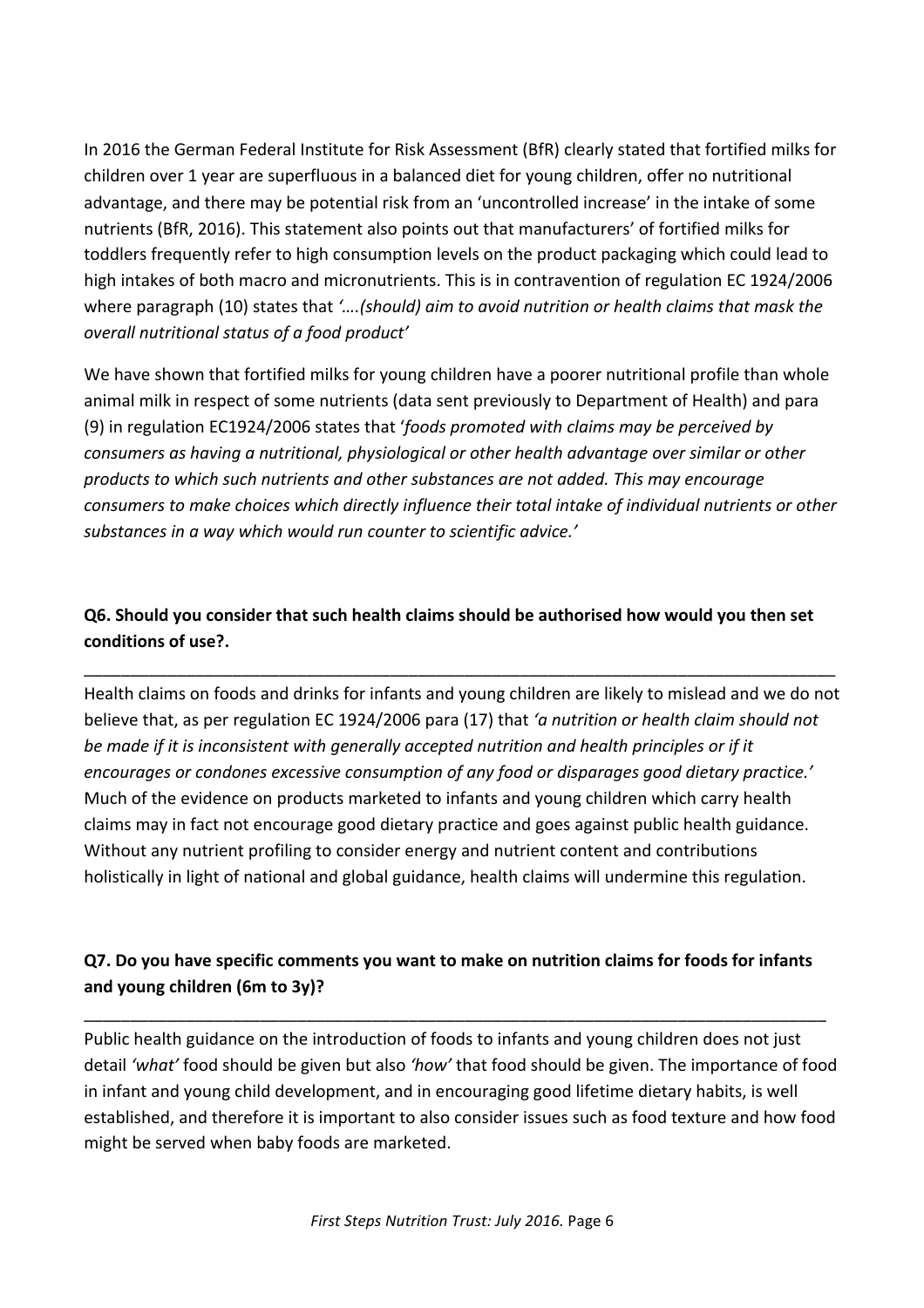Many baby foods have a low energy density, and this is often the case when foods are sold in pouches. In our study (in press) on average, the foods aimed at infants aged 9, 10 and 12 months + had very low energy density at 0.69kcal -0.74kcal/g. The low energy density of commercial baby foods in pouches is primarily due to the water content of the products. In order to be squeezed through the opening of a pouch the food has to be smooth, hence water is often a main ingredient in these foods. Food packaged in jars also have a relatively high water content. Infants and young children are discouraged from sucking foods from pouches, yet manufacturers often show pictures of infants and young children doing this. This can damage oral health, dissociates the child from the food type and goes against our complementary feeding guidance. We also encourage the development of chewing and texture in infant foods, and soft foods marketed for older infants contradict this guidance. Allowing health claims on baby foods which are typically sweet and smooth for youner infants and excessively smooth for older infants and young children does meet our general public health guidance for this age group contravenes the regulation principle (17) '*a* nutrition or health claim should not be made if it is inconsistent with generally accepted nutrition and health principles or if it encourages or condones excessive consumption of any food or *disparages good dietary practice.'*

Many of the foods marketed for older infants and young children as snack foods make nutrient or health claims, but may contain high amounts of sugar. For example, Heinz Biscotti make a nutrient claim '*Made with baby grade ingredients and with added Thiamin (vitamin B1)'* but this product also has 25% if its energy from sugar. With current concerns about childhood obesity, the use of nutrition and health claims on products which are not encouraged in the diets of young children should be avoided.

A study from the US showed how common front of pack nutrition related claims on children's cereals mislead consumers, with consumers inferring from the claims that the products presented were more nutritious than other products, even when they had lower overall nutritional quality. This study also showed that consumers interpreted the claims more broadly than their literal interpretation in terms of health benefits (Harris et al, 2011).

**Q8.** Delegated Regulation (EU) 2016/128 on foods for special medical purposes (FSMPs) shall enter into application in 2019/2020 and ban all nutrition and health claims on FSMPs. Do you agree that, taking this into account, no health claims should be authorised on FSMPs for infants and voung children in the meantime to ensure consistency?

\_\_\_\_\_\_\_\_\_\_\_\_\_\_\_\_\_\_\_\_\_\_\_\_\_\_\_\_\_\_\_\_\_\_\_\_\_\_\_\_\_\_\_\_\_\_\_\_\_\_\_\_\_\_\_\_\_\_\_\_\_\_\_\_\_\_\_\_\_\_\_\_\_\_\_\_\_\_\_\_

In the study by Hieke et al (2016) looking at health claims on foods in Europe, foods for special medical purposes was the group of foods with the highest proportion of nutrition, health and symbolic claims (78%, 71% and 24% respectively). The highest number of claims for a single product were also found on baby foods. We believe that the use of claims on these products misleads consumers and that no health claims should be authorised.